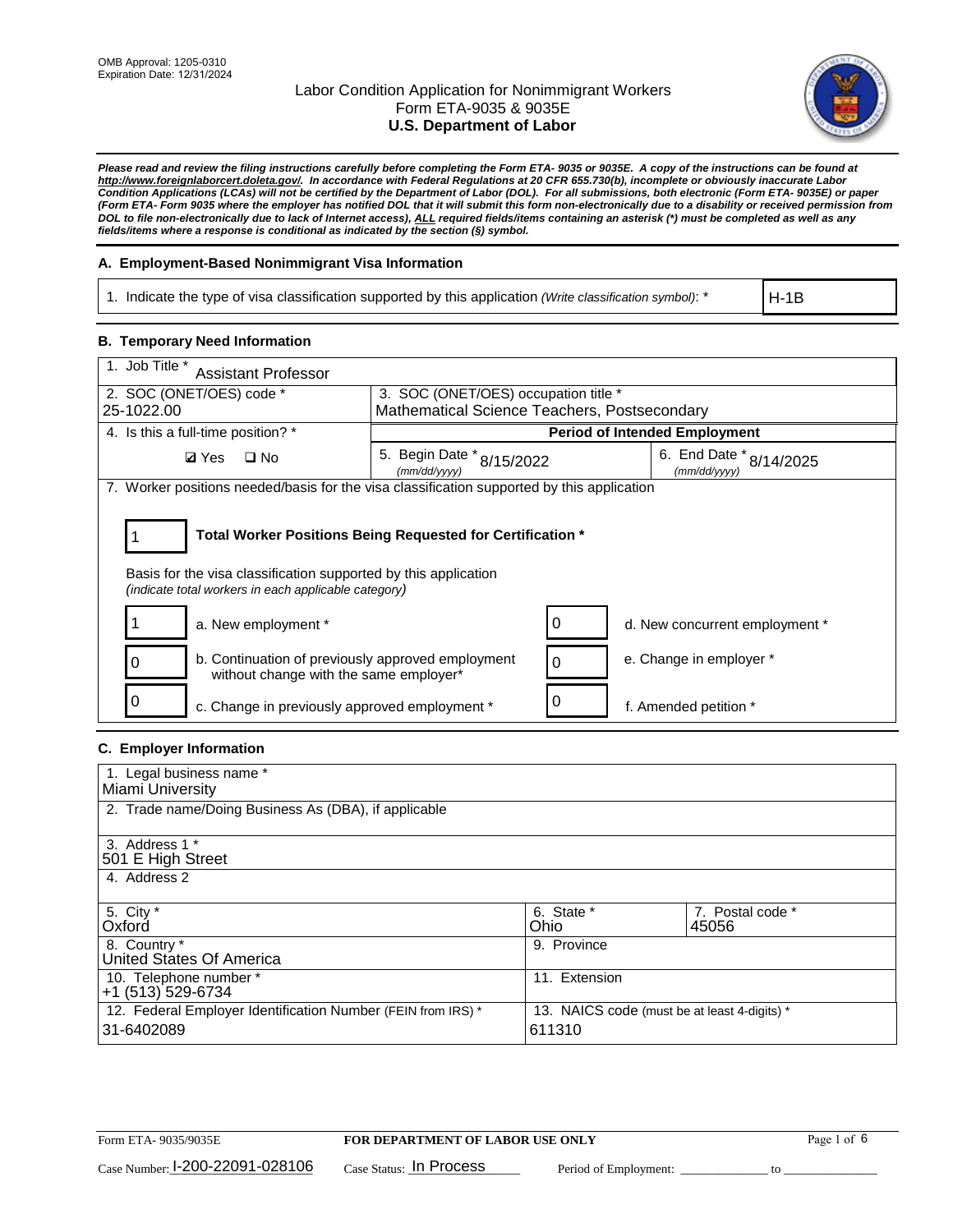

## **D. Employer Point of Contact Information**

**Important Note**: The information contained in this Section must be that of an employee of the employer who is authorized to act on behalf of the employer in labor certification matters. The information in this Section must be different from the agent or attorney information listed in Section E, unless the attorney is an employee of the employer.

| 1. Contact's last (family) name *                       | 2. First (given) name * |                     | 3. Middle name(s)         |
|---------------------------------------------------------|-------------------------|---------------------|---------------------------|
| Smart                                                   | Aimee                   |                     | M                         |
| 4. Contact's job title *<br>Paralegal                   |                         |                     |                           |
| 5. Address 1 *<br>Miami University                      |                         |                     |                           |
| 6. Address 2<br>501 E High Street, 205 B Roudebush Hall |                         |                     |                           |
| 7. City *<br>Oxford                                     |                         | 8. State *<br>Ohio  | 9. Postal code *<br>45056 |
| 10. Country *<br>United States Of America               |                         | 11. Province        |                           |
| 12. Telephone number *                                  | Extension<br>13.        | 14. E-Mail address  |                           |
| +1 (513) 529-6734                                       |                         | smarta2@miamioh.edu |                           |

# **E. Attorney or Agent Information (If applicable)**

**Important Note**: The employer authorizes the attorney or agent identified in this section to act on its behalf in connection with the filing of this application.

| 1. Is the employer represented by an attorney or agent in the filing of this application? *<br>If "Yes," complete the remainder of Section E below. |                                              |                    |                                                      |       | <b>Ø</b> Yes     | $\Box$ No |
|-----------------------------------------------------------------------------------------------------------------------------------------------------|----------------------------------------------|--------------------|------------------------------------------------------|-------|------------------|-----------|
| 2. Attorney or Agent's last (family) name §                                                                                                         | 3. First (given) name §<br>4. Middle name(s) |                    |                                                      |       |                  |           |
| Woodard                                                                                                                                             | John                                         |                    |                                                      |       |                  |           |
| 5. Address 1 §<br>501 E High Street                                                                                                                 |                                              |                    |                                                      |       |                  |           |
| 6. Address 2                                                                                                                                        |                                              |                    |                                                      |       |                  |           |
| 7. City §<br>Oxford                                                                                                                                 |                                              | 8. State §<br>Ohio |                                                      | 45056 | 9. Postal code § |           |
| 10. Country §<br>United States Of America                                                                                                           |                                              | 11. Province       |                                                      |       |                  |           |
| 12. Telephone number §                                                                                                                              | 13. Extension                                |                    | 14. E-Mail address                                   |       |                  |           |
| +1 (513) 529-6734                                                                                                                                   |                                              |                    | woodarje@miamioh.edu                                 |       |                  |           |
| 15. Law firm/Business name §                                                                                                                        |                                              |                    | 16. Law firm/Business FEIN §                         |       |                  |           |
| Miami University/Office of General Counsel                                                                                                          |                                              |                    | 31-6402089                                           |       |                  |           |
| 17. State Bar number (only if attorney) §                                                                                                           |                                              |                    | 18. State of highest court where attorney is in good |       |                  |           |
| 0085959                                                                                                                                             |                                              | Ohio               | standing (only if attorney) §                        |       |                  |           |
| 19. Name of the highest State court where attorney is in good standing (only if attorney) §                                                         |                                              |                    |                                                      |       |                  |           |
| Supreme Court of Ohio                                                                                                                               |                                              |                    |                                                      |       |                  |           |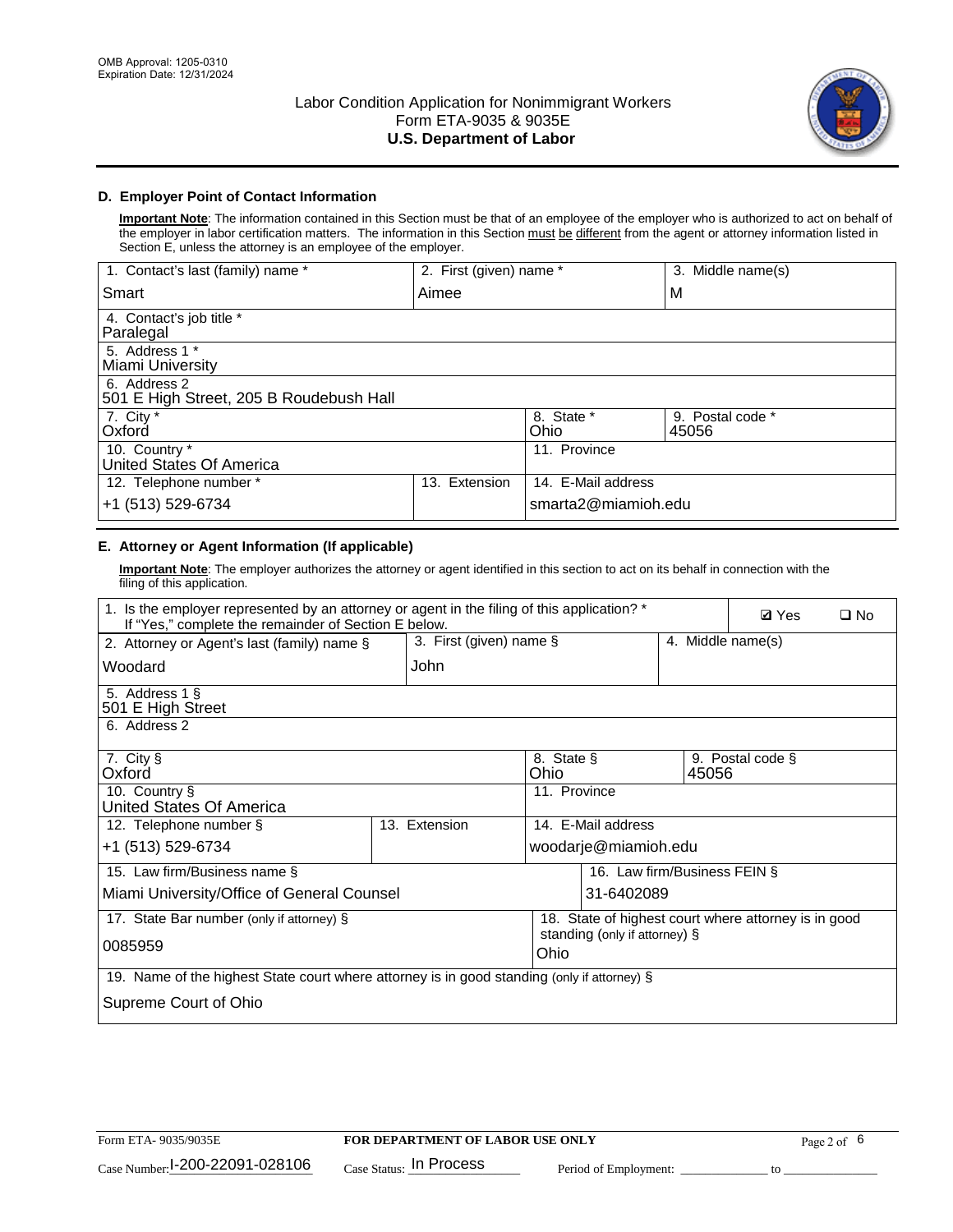

#### **F. Employment and Wage Information**

**Important Note**: The employer must define the intended place(s) of employment with as much geographic specificity as possible. Each intended place(s) of employment listed below must be the worksite or physical location where the work will actually be performed and cannot be a P.O. Box. The employer must identify all intended places of employment, including those of short duration, on the LCA. 20 CFR 655.730(c)(5). If the employer is submitting this form non-electronically and the work is expected to be performed in more than one location, an attachment must be submitted in order to complete this section. An employer has the option to use either a single Form ETA-9035/9035E or multiple forms to disclose all intended places of employment. If the employer has more than ten (10) intended places of employment at the time of filing this application, the employer must file as many additional LCAs as are necessary to list all intended places of employment. See the form instructions for further information about identifying all intended places of employment.

#### a.*Place of Employment Information* 1

|                       | 1. Enter the estimated number of workers that will perform work at this place of employment under<br>the LCA.*                 |  |                              |                      | 1                                        |  |  |
|-----------------------|--------------------------------------------------------------------------------------------------------------------------------|--|------------------------------|----------------------|------------------------------------------|--|--|
|                       | 2. Indicate whether the worker(s) subject to this LCA will be placed with a secondary entity at this<br>place of employment. * |  |                              |                      | $\Box$ Yes<br><b>Z</b> No                |  |  |
|                       | 3. If "Yes" to question 2, provide the legal business name of the secondary entity. §                                          |  |                              |                      |                                          |  |  |
|                       | 4. Address 1 *                                                                                                                 |  |                              |                      |                                          |  |  |
|                       | Department of Information Systems and Analytics                                                                                |  |                              |                      |                                          |  |  |
|                       | 5. Address 2<br>Miami University                                                                                               |  |                              |                      |                                          |  |  |
| 6. City $*$<br>Oxford |                                                                                                                                |  | 7. County *<br><b>Butler</b> |                      |                                          |  |  |
| Ohio                  | 8. State/District/Territory *                                                                                                  |  | 9. Postal code *<br>45056    |                      |                                          |  |  |
|                       | 10. Wage Rate Paid to Nonimmigrant Workers *                                                                                   |  | 10a. Per: (Choose only one)* |                      |                                          |  |  |
|                       | From $\frac{1}{9}$ 43910 . 00 To: \$<br>142000 00                                                                              |  |                              |                      | □ Hour □ Week □ Bi-Weekly □ Month ☑ Year |  |  |
|                       | 11. Prevailing Wage Rate *                                                                                                     |  | 11a. Per: (Choose only one)* |                      |                                          |  |  |
|                       | 43910 00<br>$\mathcal{S}$                                                                                                      |  |                              |                      | □ Hour □ Week □ Bi-Weekly □ Month 回 Year |  |  |
|                       | Questions 12-14. Identify the source used for the prevailing wage (PW) (check and fully complete only one): *                  |  |                              |                      |                                          |  |  |
|                       | a. PWD tracking number §<br>A Prevailing Wage Determination (PWD) issued by the Department of Labor                            |  |                              |                      |                                          |  |  |
| 12.<br>П              |                                                                                                                                |  |                              |                      |                                          |  |  |
| 13.                   | A PW obtained independently from the Occupational Employment Statistics (OES) Program                                          |  |                              |                      |                                          |  |  |
| $\mathbf v$           | a. Wage Level (check one): §                                                                                                   |  |                              | b. Source Year §     |                                          |  |  |
|                       | ☑ ।<br>□⊪<br>□⊪<br>$\Box$ IV<br>$\Box$ N/A                                                                                     |  |                              | 7/1/2021 - 6/30/2022 |                                          |  |  |
| 14.                   | A PW obtained using another legitimate source (other than OES) or an independent authoritative source                          |  |                              |                      |                                          |  |  |
|                       | a. Source Type (check one): §                                                                                                  |  |                              | b. Source Year §     |                                          |  |  |
|                       | $\Box$ CBA<br>$\Box$ DBA<br>$\square$ SCA<br>$\Box$ Other/ PW Survey                                                           |  |                              |                      |                                          |  |  |
|                       | c. If responded "Other/ PW Survey" in question 14.a, enter the name of the survey producer or publisher §                      |  |                              |                      |                                          |  |  |
|                       |                                                                                                                                |  |                              |                      |                                          |  |  |
|                       | d. If responded "Other/ PW Survey" in question 14.a, enter the title or name of the PW survey §                                |  |                              |                      |                                          |  |  |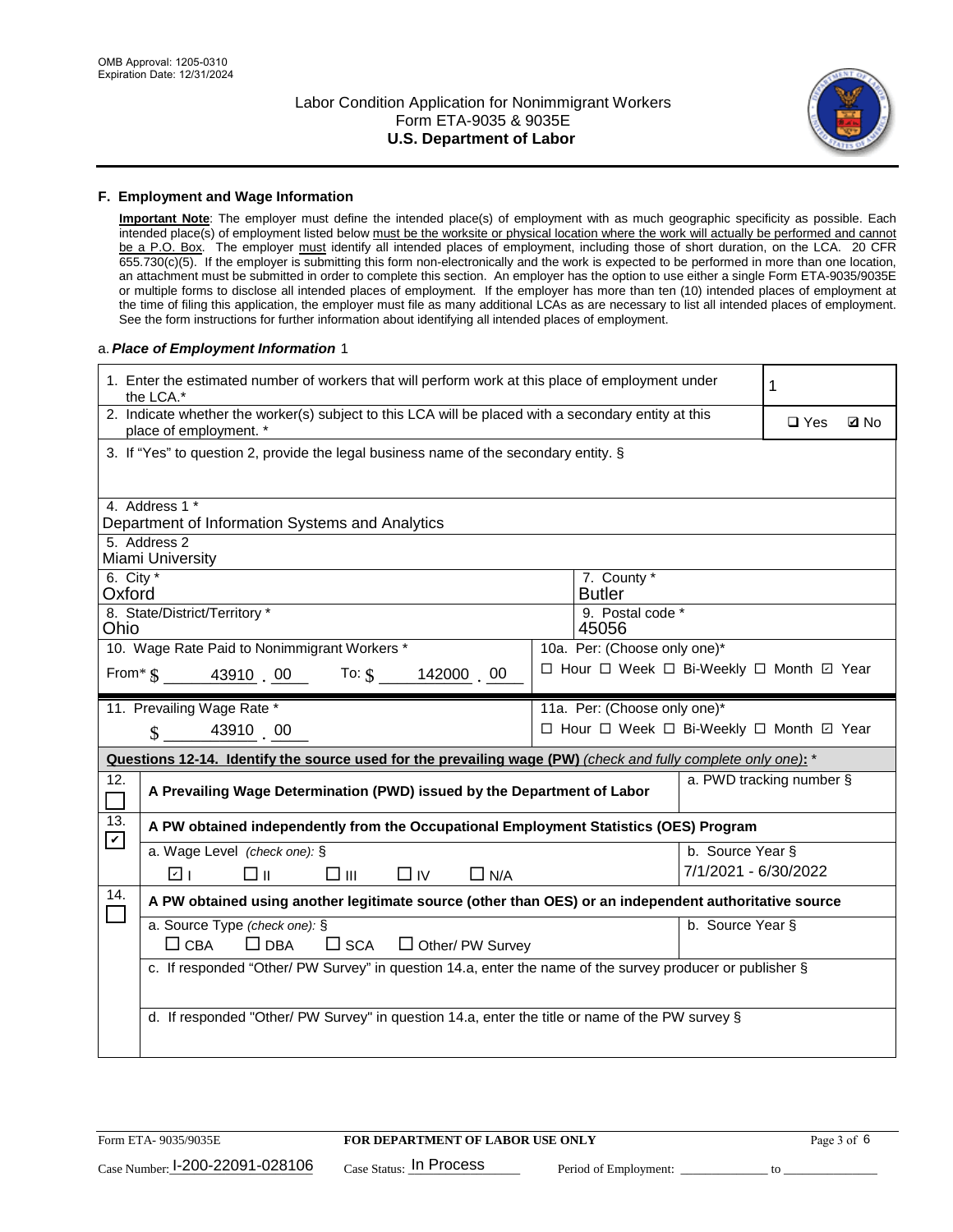

# **G. Employer Labor Condition Statements**

! *Important Note:* In order for your application to be processed, you MUST read Section G of the Form ETA-9035CP - General Instructions for the 9035 & 9035E under the heading "Employer Labor Condition Statements" and agree to all four (4) labor condition statements summarized below:

- (1) **Wages:** The employer shall pay nonimmigrant workers at least the prevailing wage or the employer's actual wage, whichever is higher, and pay for non-productive time. The employer shall offer nonimmigrant workers benefits and eligibility for benefits provided as compensation for services on the same basis as the employer offers to U.S. workers. The employer shall not make deductions to recoup a business expense(s) of the employer including attorney fees and other costs connected to the performance of H-1B, H-1B1, or E-3 program functions which are required to be performed by the employer. This includes expenses related to the preparation and filing of this LCA and related visa petition information. 20 CFR 655.731;
- (2) **Working Conditions:** The employer shall provide working conditions for nonimmigrants which will not adversely affect the working conditions of workers similarly employed. The employer's obligation regarding working conditions shall extend for the duration of the validity period of the certified LCA or the period during which the worker(s) working pursuant to this LCA is employed by the employer, whichever is longer. 20 CFR 655.732;
- (3) **Strike, Lockout, or Work Stoppage:** At the time of filing this LCA, the employer is not involved in a strike, lockout, or work stoppage in the course of a labor dispute in the occupational classification in the area(s) of intended employment. The employer will notify the Department of Labor within 3 days of the occurrence of a strike or lockout in the occupation, and in that event the LCA will not be used to support a petition filing with the U.S. Citizenship and Immigration Services (USCIS) until the DOL Employment and Training Administration (ETA) determines that the strike or lockout has ended. 20 CFR 655.733; and
- (4) **Notice:** Notice of the LCA filing was provided no more than 30 days before the filing of this LCA or will be provided on the day this LCA is filed to the bargaining representative in the occupation and area of intended employment, or if there is no bargaining representative, to workers in the occupation at the place(s) of employment either by electronic or physical posting. This notice was or will be posted for a total period of 10 days, except that if employees are provided individual direct notice by e-mail, notification need only be given once. A copy of the notice documentation will be maintained in the employer's public access file. A copy of this LCA will be provided to each nonimmigrant worker employed pursuant to the LCA. The employer shall, no later than the date the worker(s) report to work at the place(s) of employment, provide a signed copy of the certified LCA to the worker(s) working pursuant to this LCA. 20 CFR 655.734.

1. **I have read and agree to** Labor Condition Statements 1, 2, 3, and 4 above and as fully explained in Section G of the Form ETA-9035CP – General Instructions for the 9035 & 9035E and the Department's regulations at 20 CFR 655 Subpart H. \*

**Ø**Yes ロNo

#### **H. Additional Employer Labor Condition Statements –H-1B Employers ONLY**

!**Important Note***:* In order for your H-1B application to be processed, you MUST read Section H – Subsection 1 of the Form ETA 9035CP – General Instructions for the 9035 & 9035E under the heading "Additional Employer Labor Condition Statements" and answer the questions below.

#### *a. Subsection 1*

| 1. At the time of filing this LCA, is the employer H-1B dependent? §                                                                                                                                                                                                    |  |            | ⊡ No      |            |
|-------------------------------------------------------------------------------------------------------------------------------------------------------------------------------------------------------------------------------------------------------------------------|--|------------|-----------|------------|
| 2. At the time of filing this LCA, is the employer a willful violator? $\S$                                                                                                                                                                                             |  |            | ⊡ No      |            |
| 3. If "Yes" is marked in questions H.1 and/or H.2, you must answer "Yes" or "No" regarding<br>whether the employer will use this application ONLY to support H-1B petitions or extensions of<br>status for exempt H-1B nonimmigrant workers? §                          |  |            | $\Box$ No |            |
| 4. If "Yes" is marked in question H.3, identify the statutory basis for the<br>$\Box$ \$60,000 or higher annual wage<br>exemption of the H-1B nonimmigrant workers associated with this<br>$\Box$ Master's Degree or higher in related specialty<br>$\Box$ Both<br>LCA. |  |            |           |            |
| H-1B Dependent or Willful Violator Employers -Master's Degree or Higher Exemptions ONLY                                                                                                                                                                                 |  |            |           |            |
| 5. Indicate whether a completed Appendix A is attached to this LCA covering any H-1B<br>nonimmigrant worker for whom the statutory exemption will be based <b>ONLY</b> on attainment of a<br>Master's Degree or higher in related specialty. §                          |  | $\Box$ Yes | ⊡ No      | $\Box$ N/A |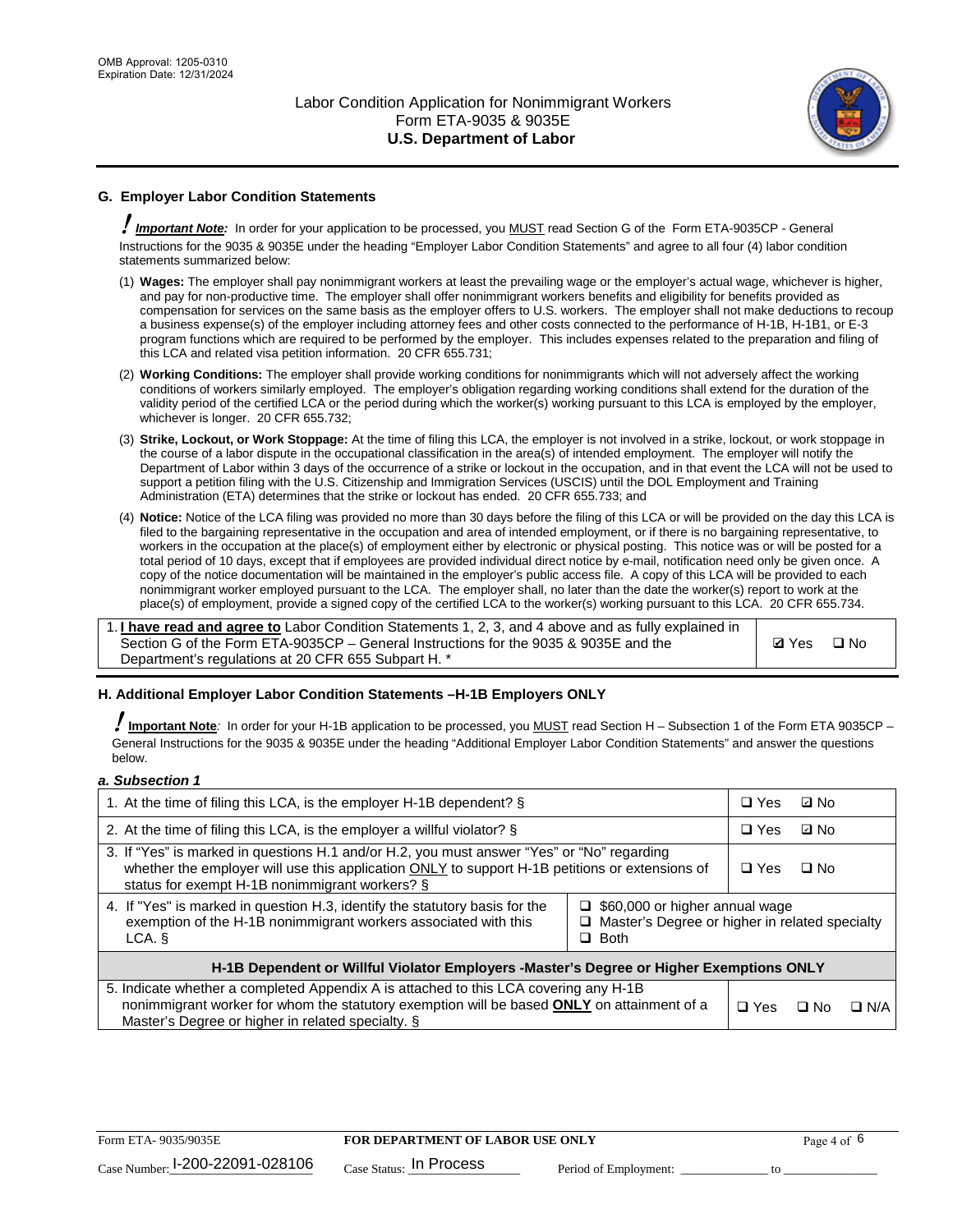

**If you marked "Yes" to questions H.a.1 (H-1B dependent) and/or H.a.2 (H-1B willful violator) and "No" to question H.a.3 (exempt H-1B nonimmigrant workers), you MUST read Section H – Subsection 2 of the Form ETA 9035CP – General Instructions for the 9035 & 9035E under the heading "Additional Employer Labor Condition Statements" and indicate your agreement to all three (3) additional statements summarized below.**

#### *b. Subsection 2*

- A. **Displacement:** An H-1B dependent or willful violator employer is prohibited from displacing a U.S. worker in its own workforce within the period beginning 90 days before and ending 90 days after the date of filing of the visa petition. 20 CFR 655.738(c);
- B. **Secondary Displacement:** An H-1B dependent or willful violator employer is prohibited from placing an H-1B nonimmigrant worker(s) with another/secondary employer where there are indicia of an employment relationship between the nonimmigrant worker(s) and that other/secondary employer (thus possibly affecting the jobs of U.S. workers employed by that other employer), unless and until the employer subject to this LCA makes the inquiries and/or receives the information set forth in 20 CFR 655.738(d)(5) concerning that other/secondary employer's displacement of similarly employed U.S. workers in its workforce within the period beginning 90 days before and ending 90 days after the date of such placement. 20 CFR 655.738(d). Even if the required inquiry of the secondary employer is made, the H-1B dependent or willful violator employer will be subject to a finding of a violation of the secondary displacement prohibition if the secondary employer, in fact, displaces any U.S. worker(s) during the applicable time period; and
- C. **Recruitment and Hiring:** Prior to filing this LCA or any petition or request for extension of status for nonimmigrant worker(s) supported by this LCA, the H-1B dependent or willful violator employer must take good faith steps to recruit U.S. workers for the job(s) using procedures that meet industry-wide standards and offer compensation that is at least as great as the required wage to be paid to the nonimmigrant worker(s) pursuant to 20 CFR 655.731(a). The employer must offer the job(s) to any U.S. worker who applies and is equally or better qualified for the job than the nonimmigrant worker. 20 CFR 655.739.

| 6. I have read and agree to Additional Employer Labor Condition Statements A, B, and C above and |       |           |
|--------------------------------------------------------------------------------------------------|-------|-----------|
| as fully explained in Section H – Subsections 1 and 2 of the Form ETA 9035CP – General           | □ Yes | $\Box$ No |
| Instructions for the 9035 & 9035 E and the Department's regulations at 20 CFR 655 Subpart H. §   |       |           |

#### **I. Public Disclosure Information**

! **Important Note***:* You must select one or both of the options listed in this Section.

**sqrt** Employer's principal place of business □ Place of employment

#### **J. Notice of Obligations**

A. Upon receipt of the certified LCA, the employer must take the following actions:

- o Print and sign a hard copy of the LCA if filing electronically (20 CFR 655.730(c)(3));<br>
Maintain the original signed and certified LCA in the employer's files (20 CFR 655.7
- Maintain the original signed and certified LCA in the employer's files (20 CFR 655.705(c)(2); 20 CFR 655.730(c)(3); and 20 CFR 655.760); and
- o Make a copy of the LCA, as well as necessary supporting documentation required by the Department of Labor regulations, available for public examination in a public access file at the employer's principal place of business in the U.S. or at the place of employment within one working day after the date on which the LCA is filed with the Department of Labor (20 CFR 655.705(c)(2) and 20 CFR 655.760).
- B. The employer must develop sufficient documentation to meet its burden of proof with respect to the validity of the statements made in its LCA and the accuracy of information provided, in the event that such statement or information is challenged (20 CFR 655.705(c)(5) and 20 CFR 655.700(d)(4)(iv)).
- C. The employer must make this LCA, supporting documentation, and other records available to officials of the Department of Labor upon request during any investigation under the Immigration and Nationality Act (20 CFR 655.760 and 20 CFR Subpart I).

*I declare under penalty of perjury that I have read and reviewed this application and that to the best of my knowledge, the*  information contained therein is true and accurate. I understand that to knowingly furnish materially false information in the *preparation of this form and any supplement thereto or to aid, abet, or counsel another to do so is a federal offense punishable by fines, imprisonment, or both (18 U.S.C. 2, 1001,1546,1621).*

| 1. Last (family) name of hiring or designated official * 2. First (given) name of hiring or designated official * 3. Middle initial § |  |
|---------------------------------------------------------------------------------------------------------------------------------------|--|
| Ruth                                                                                                                                  |  |
|                                                                                                                                       |  |
| 6. Date signed *                                                                                                                      |  |
|                                                                                                                                       |  |